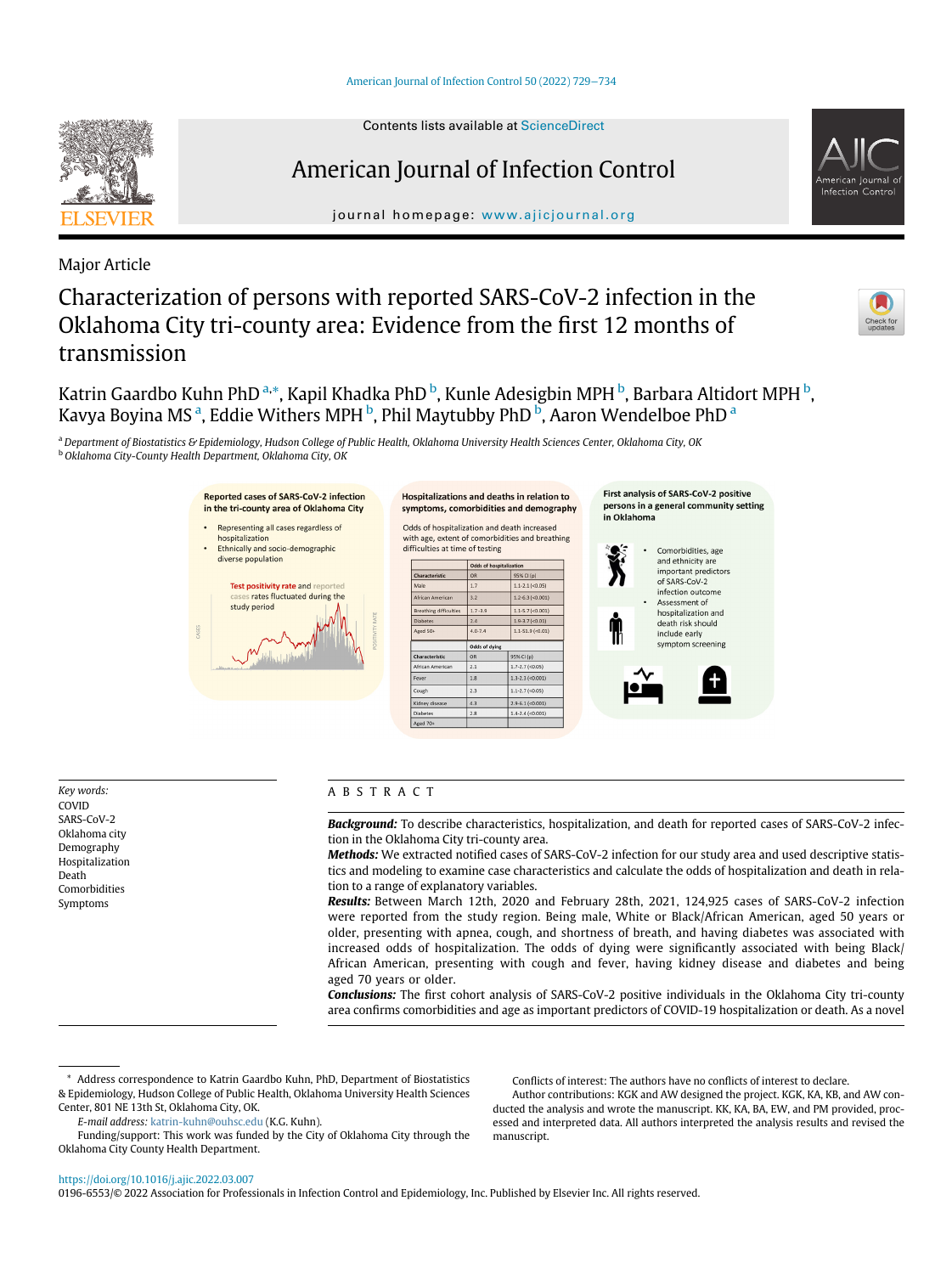aspect, we show that early symptoms of breathing difficulties in particular are associated with hospitalization and death. Initial case assessment and SARS-CoV-2 guidelines should continue to focus on age, comorbidities, and early symptoms.

© 2022 Association for Professionals in Infection Control and Epidemiology, Inc. Published by Elsevier Inc. All rights reserved.

Since the start of the COVID-19 pandemic in early 2020, the United States has experienced the highest rate of reported positive cases of SARS-CoV-2 infection and related deaths.<sup>[1](#page-5-0)</sup> Throughout 2020 and 2021, the pandemic has been studied in great detail with respect to many different epidemiological facts including risks for age and gender, ethnicity and comorbidities in the population.<sup>[2-4](#page-5-1)</sup> The majority of these studies were based on data from large cities or selected population groups such as veterans, hospitalized patients or specific ethnic groups. Only a limited number of publications have used routinely collected surveillance data from smaller urban areas focusing on both hospitalized and nonhospitalized SARS-CoV-2 positive individuals. $2,5-11$  $2,5-11$  $2,5-11$  In general, published evidence suggests that males are more likely to be infected, hospitalized and die from severe COVID-19 than females.<sup>[12](#page-5-3),[13](#page-5-4)</sup> It has also been shown that persons with certain types of comorbidities and persons older than 70 years of age have a higher risk of infection, hospitalization and death compared to healthier, younger patients.[14](#page-5-5) Finally, several studies have concluded that certain ethnic minorities are disproportionately affected by infection and disease.<sup>[3](#page-5-6),[10,](#page-5-7)[15](#page-5-8)</sup>

Oklahoma is located in the South-Central United States Great Plains and has a population of approximately 4 million. The first case of SARS-CoV-2 infection was reported in the State on March 6th 2020, with continued high levels of transmission and increasing rates of hospitalizations throughout the year.<sup>[16](#page-5-9)</sup> Oklahoma has a diverse population with many ethnic and rural communities that are known to be particularly vulnerable to the SARS-CoV-2 infection, COVID-19 disease and severe outcomes. Oklahoma City is the State Capital, with an estimated population of 681,000 persons in 2021.<sup>[17](#page-5-10)</sup> The city demographics are relatively diverse with 53% of the population reported as White Non-Hispanic origin, 21% Hispanic, 14% Non-Hispanic Black and 3% American Indian and Alaskan Native in 2019. No state-wide mask mandate was issued during the pandemic, however a number of counties and cities, including Oklahoma City and surrounding counties, adopted mask mandates. Furthermore, state-wide restrictions such as business closures, limits to gatherings, indoor sports closures, and sanitation requirements were also implemented to limit the spread of COVID-19.

This work presents a thorough analysis of reported COVID-19 cases in the tri-county region of Oklahoma City. The aim of the study is to describe persons from the tri-county area of Oklahoma City who had a confirmed positive SARS-CoV-2 test, in order to understand how certain patient characteristics were related to hospitalization and death and to suggest evidence-based guidelines for assessment of SARS-CoV-2 positive individuals.

#### MATERIALS AND METHODS

In this retrospective observational cohort study, we extracted notified COVID-19 cases (SARS-CoV-2 infection) from March 12th, 2020 until February 28th 2021 for the tri-county region (Oklahoma, Cleveland and Canadian counties) from Oklahoma State Department of Health (OSDH) surveillance data through the Public Health Disease Detection of Oklahoma (PHIDDO) reporting system. Providers and laboratories report confirmed and probable COVID-19 cases to PHIDDO following a diagnosis. Provided that sufficient resources are available, case investigators at County Health Departments interview cases in their respective counties and update PHIDDO with additional information. PHIDDO data is synced daily to an SQL server maintained by OSDH. A COVID-19 case is diagnosed through a molecular (eg, RT-PCR, NAAT, LAMP) or antigen (eg, rapid test) test from a sample collected by way of saliva, throat, or nose swab.

For each confirmed case, we extracted the following: (1) date of notification in the system, (2) symptom onset date, (3) age, (4) gender, (5) ethnic group, (6) location (county, city/town, and zip code), (7) occupation, (8) presence of various symptoms at the time of testing, (9) information on chronic comorbidities and (10) whether the person was hospitalized and/or died following their diagnosis. All data on symptom onset, presence of symptoms, and presence of comorbidities were self-reported by the patient and covered symptoms/comorbidities as defined in a simple questionnaire without ICD codes. Patients were also asked to self-identify their ethnicity, gender and occupation. Data on hospitalizations and deaths reflect hospitalizations and deaths specifically due to COVID-19, with COVID-19 listed as the main cause on hospital admission records and death certificates, respectively. We extracted daily numbers of administered and positive PCR tests for SARS-CoV-2 infection for the State of Okla-homa from the COVID Tracking Project website.<sup>[18](#page-5-11)</sup> Patients with "no information provided" for specific variables (eg, symptoms or comorbidities) were excluded from the analyses for that particular variable. The number of persons excluded from the analysis for each explanatory variable is listed in [Table 1](#page-2-0) where possible. All data were analyzed using basic descriptive statistics and univariate and multivariate logistic regression. Multivariate regression models were adjusted for the confounding effect of gender, age, county of residence, ethnicity, and presence of comorbidities. We also adjusted multivariate models for interactions between these confounders. A backwards variable selection approach was employed.

Data analyses were performed in STATA 17.0 (StataCorp 2019, College Station, TX). The study was declared exempt from IRB oversight.

# **RESULTS**

#### Case trends and demography

Between March 12th, 2020 and February 28th, 2021, a total of 124,925 cases of SARS-CoV-2 infection were reported from the study region [\(Table 1](#page-2-0), [Fig 1\)](#page-3-0). Of these, 80,540 (64.5%) of cases were reported from Oklahoma county (the most populous) followed by Cleveland (22.8%) and Canadian (12.7%) counties.

We observed limited transmission in the early pandemic phase from March to June 2020. This was followed by a substantial increase in cases at the end of June 2020 and the largest increase in disease transmission in November-December 2020, accounting for 44% all cases during the study period. ([Fig 1\)](#page-3-0). From early January through February, 2021, there was a notable decrease in reported cases and the number of SARS-CoV-2 positive tests in the State as a whole [\(Fig 1\)](#page-3-0).

The average age of the reported cases was 38.8 years (median 37 years) ranging from 1 month to 102 years ([Table 1\)](#page-2-0). The highest proportion of infections was diagnosed among young adults aged 18- 29 years with 23.9% of reported cases, persons aged 30-39 years  $(17.5%)$  and the 40-49-year group  $(15.3%)$  ([Table 1](#page-2-0)). People identifying as White had the highest number of cases (36.7%), followed by Hispanic or Latino (12.5%) and African American or Black (8.8%).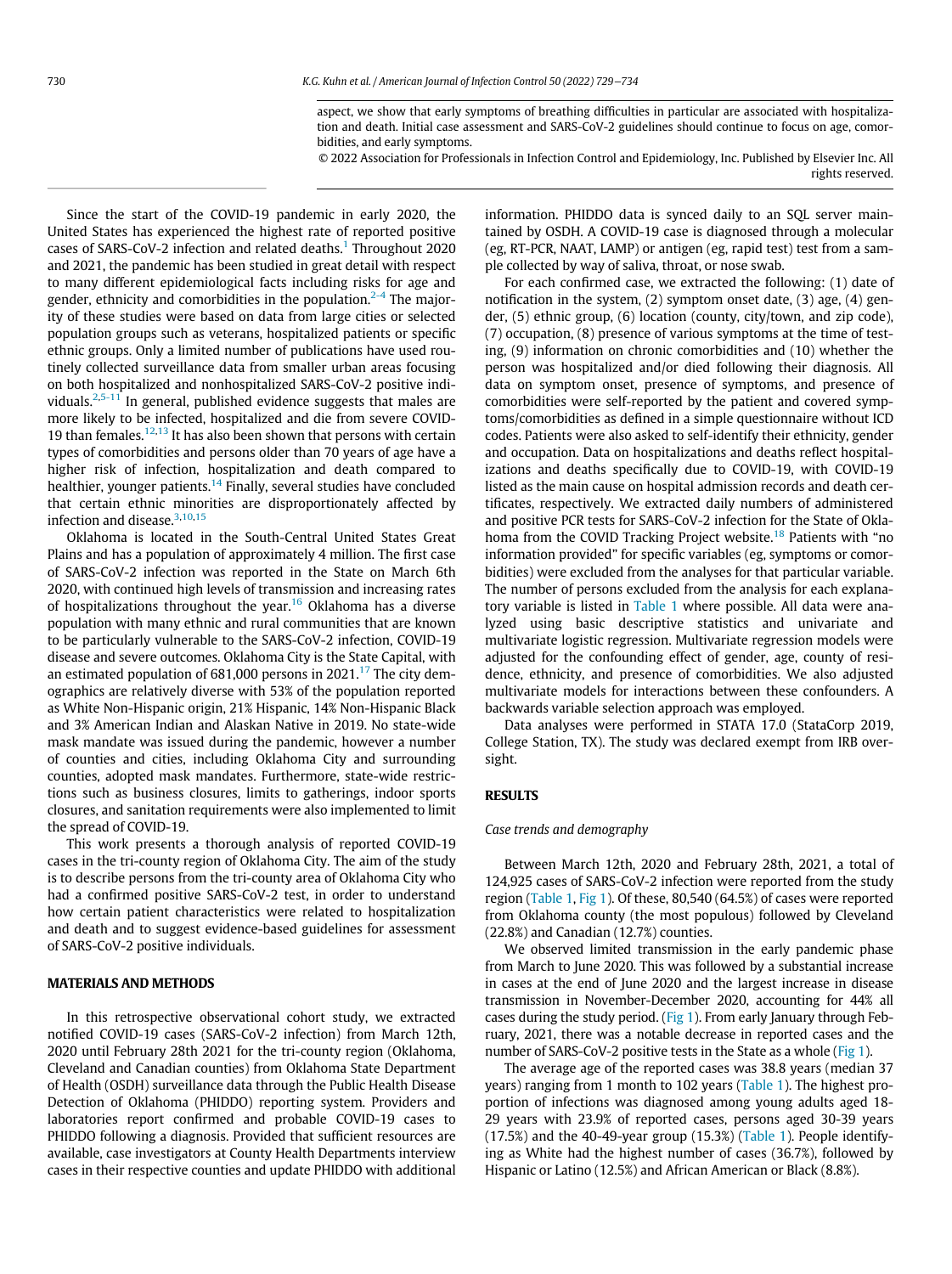## <span id="page-2-0"></span>Table 1

Characteristics, hospitalizations and deaths for persons reported with a SARS-CoV-2 infection in the Oklahoma City tri-county area, March 2020-February 2021

| Characteristic<br>Overall                                | Number (%)<br>124,925          | <b>Hospitalizations</b> (%)*<br>4,076 (3.2) | Deaths $(\%)^*$<br>1,858(1.5) | Odds of hospitalization, OR (95% CI, P)             | Odds of death, OR (95% CI, P)                         |
|----------------------------------------------------------|--------------------------------|---------------------------------------------|-------------------------------|-----------------------------------------------------|-------------------------------------------------------|
| Sex                                                      |                                |                                             |                               |                                                     |                                                       |
| Male                                                     | 59,128 (47.3)                  | 2,138 (52.5)                                | 1,052(56.6)                   | $1.6(1.2 - 1.8, < .001)$                            | $1.5(1.2 - 1.8, < 0.001)$                             |
| Female                                                   | 65,797 (52.7)                  | 1,938 (47.5)                                | 806 (43.4)                    | Reference                                           | Reference                                             |
| Age group                                                |                                |                                             |                               |                                                     |                                                       |
| $0 - 5$                                                  | 2,684(2.1)                     | 19(0.5)                                     | 1(0.05)                       | $1.0(0.6-1.9, .968)$                                | $1.9(0.2 - 15.5, .548)$                               |
| $5 - 18$                                                 | 14,446 (11.6)                  | 41(1.0)                                     | 0(0)                          | $0.9(0.6-1.3, .467)$                                | (empty)                                               |
| 18-29<br>30-39                                           | 29,842 (23.9)                  | 106(2.6)                                    | 6(0.3)                        | Reference<br>$3.8(2.8-5.1, < .001)$                 | Reference                                             |
| 40-49                                                    | 21,824 (17.5)<br>19,071 (15.3) | 263(6.5)<br>446 (10.9)                      | 30(1.6)<br>69 (3.7)           | $10.7(7.7-14.9, < 0.001)$                           | $6.8(2.8-16.4, < 0.001)$<br>$18.0(17.8-41.4, < .001)$ |
| 50-59                                                    | 15,703 (12.6)                  | 681 (16.7)                                  | 177 (9.5)                     | $13.8(10.1-19.0, < 0.001)$                          | $56.3(25.0-127, < 001)$                               |
| 60-69                                                    | 11,389(9.1)                    | 831 (20.4)                                  | 322 (17.3)                    | $12.9(9.6-17.4, < 001)$                             | $146(65.2 - 328, < .001)$                             |
| 70-79                                                    | 6,239(5.0)                     | 948 (23.3)                                  | 480 (25.8)                    | $15.4(11.4-20.9, <.001)$                            | 398 (178-893, <.001)                                  |
| 80-89                                                    | 2,846(2.3)                     | 557 (13.7)                                  | 530 (28.5)                    | $11.9(8.7-16.5, < 001)$                             | 998 (445-2236, <.001)                                 |
| 90-99                                                    | 834 (0.7)                      | 182(4.5)                                    | 235(12.6)                     | $9.2(6.1 - 14.0, < 0.01)$                           | $1603(708-3629, < 001)$                               |
| $100+$                                                   | 38(0.03)                       | 2(0.05)                                     | 8(0.4)                        | $1.1(0.6-2.1, .655)$                                | 1272 (396-4085, <.001)                                |
| No information provided                                  | 9(0.0)                         | 0(0)                                        | 0(0)                          | $\overline{a}$                                      |                                                       |
| <b>Ethnic group</b>                                      |                                |                                             |                               |                                                     |                                                       |
| White                                                    | 45,854 (36.7)                  | 2,715 (66.6)                                | 1,243 (66.9)                  | Reference                                           | Reference                                             |
| Hispanic or Latino                                       | 15,580 (12.5)                  | 553 (13.6)                                  | 152(8.2)                      | $0.8(0.6-2.4, .467)$                                | $1.5(1.3-6.1, < .001)$                                |
| <b>Black or African American</b>                         | 11,012(8.8)                    | 616(15.1)                                   | 184(9.9)                      | $2.9(1.1-5.6, < 0.05)$                              | $1.4(1.2-4.5, < 0.001)$                               |
| American/Alaskan Native                                  | 4,333(3.5)                     | 192 (4.7)                                   | 6(0.3)                        | $0.9(0.8-3.1, .504)$                                | $0.9(0.7-1.1, .440)$                                  |
| No information provided                                  | 48,146 (38.5)                  | 0(0)                                        | 273 (14.7)                    |                                                     |                                                       |
| <b>Comorbidities</b>                                     |                                |                                             |                               |                                                     |                                                       |
| No comorbidities<br>Cardiac disease                      | 34,373 (27.5)                  | 558 (13.7)                                  | 1,043(56.1)                   | Reference                                           | Reference                                             |
| <b>Diabetes</b>                                          | 6,898(5.5)<br>5,108(4.1)       | 1,140(28.0)<br>826 (20.3)                   | 534 (28.7)<br>327 (17.6)      | $1.9(1.2 - 2.7, < 0.001)$<br>$1.7(1.3-2.2, < 0.01)$ | $7.4(5.9-9.2, <.001)$<br>$2.4(1.9-3.0, < .001)$       |
| Lung disease                                             | 5,081(4.1)                     | 525 (12.9)                                  | 212 (11.4)                    | $1.6(1.2 - 2.2, < 0.01)$                            | $1.8(1.4-2.3, < 0.001)$                               |
| Kidney disease                                           | 1,030(0.8)                     | 293(7.2)                                    | 105(5.7)                      | $1.4(1.0-2.0, < 0.05)$                              | $5.6$ (4.2-7.3, <.001)                                |
| Liver disease                                            | 580(0.5)                       | 71(1.7)                                     | 30(1.6)                       | $1.1(0.7-1.5, .067)$                                | $1.1(0.6-1.8, .814)$                                  |
| Two comorbidities                                        | 2,317(1.9)                     | 335(8.2)                                    | 116(6.2)                      | $2.2(1.6-2.9, < .001)$                              | $20.6$ 15.5-27.3, (<.001)                             |
| Three comorbidities                                      | 526(0.4)                       | 146(3.6)                                    | 59(3.2)                       | $2.6(1.6-4.2, < 0.001)$                             | $49.2(34.8-69.4, < 001)$                              |
| Four or 5 comorbidities                                  | 90(0.1)                        | 32(0.8)                                     | 19(1.0)                       | $3.1(1.1-10.5, < 0.05)$                             | 136.4 (26.1-712, .001)                                |
| No information provided                                  | 71,855 (57.5)                  |                                             |                               |                                                     |                                                       |
| <b>Smoking</b>                                           |                                |                                             |                               |                                                     |                                                       |
| Never smoked                                             | 37,832 (30.3)                  | 1,167 (28.6)                                | 247 (13.3)                    | Reference                                           | Reference                                             |
| Current/previous smoker                                  | 10,485(8.4)                    | 485 (11.9)                                  | 155(8.3)                      | $3.9(2.7-5.8, < .001)$                              | $1.6(1.1-2.6, < 0.001)$                               |
| No information provided                                  | 76,608 (61.3)                  | 2,424(59.5)                                 | 1,456 (78.4)                  | $\overline{a}$                                      | $\overline{\phantom{a}}$                              |
| <b>Symptoms</b>                                          |                                |                                             |                               |                                                     |                                                       |
| Asymptomatic <sup>†</sup>                                | 73,603 (58.9)                  | 1,463 (35.9)                                | 986 (53.1)                    | Reference                                           | Reference                                             |
| Malaise/myalgia                                          | 59,189 (47.4)                  | 2,561 (62.2)                                | 550 (29.6)                    | $2.6(2.1 - 2.9, < .001)$                            | $0.9(0.4-1.2, .08)$                                   |
| Fever/chills<br>Gastrointestinal complaints <sup>1</sup> | 46,284 (37.0)<br>41,678 (33.4) | 2,559(62.8)                                 | 598 (32.2)<br>507 (27.3)      | $2.6(1.8-2.8, < 0.001)$<br>$1.6(1.2 - 2.0, < 0.01)$ | $1.4(1.1-1.8, < 0.01)$<br>$1.2(0.9-1.5, .621)$        |
| Headache                                                 | 33,596 (26.7)                  | 3,588 (88.0)<br>927 (22.7)                  | 107(5.8)                      | $1.2(0.9-1.6, .249)$                                | $0.2$ (0.1-0.3, <.001)                                |
| Cough                                                    | 29,276 (23.4)                  | 1,590 (39.0)                                | 421 (22.7)                    | $2.5(1.9-3.4, < .001)$                              | $2.3(1.9-2.8, < .001)$                                |
| Runny nose                                               | 21,658 (17.3)                  | 481 (11.8)                                  | 93(5.0)                       | $0.8(0.6-1.1, .156)$                                | $0.5(0.3-0.7, < 0.01)$                                |
| <b>Breathing difficulties</b>                            | 19,779 (15.8)                  | 2,233 (54.8)                                | 642 (34.6)                    | $5.7(4.8-6.1, < 0.001)$                             | $9.8(7.9-10.9, < 0.001)$                              |
| Sore throat                                              | 18,832 (15.1)                  | 502 (12.3)                                  | 79 (4.3)                      | $1.0(0.8-1.4, .788)$                                | $0.5(0.3-0.6, .001)$                                  |
| Anorexia                                                 | 16,081 (12.9)                  | 900(22.1)                                   | 171 (9.2)                     | $1.8(1.3-2.4, < 0.001)$                             | $1.5(1.2-1.9, < .001)$                                |
| Chest pain                                               | 9,640(7.7)                     | 616(15.1)                                   | 94(5.1)                       | $1.8(1.3-2.5, < 01)$                                | $1.4(1.1-1.7, < .05)$                                 |
| Loss of taste and smell                                  | 551 (0.4)                      | 26(0.6)                                     | 1(0.1)                        | $1.1(0.3-3.6, .902)$                                | $0.1(0.1-0.7,<.05)$                                   |
| One symptom only                                         | 4,679 (3.7)                    | 296(7.3)                                    | 207(11.1)                     | $1.9(1.5-2.6, < 0.01)$                              | $1.3(1.1-1.5, < .05)$                                 |
| 2-4 symptoms                                             | 16,104 (12.9)                  | 936(23.0)                                   | 440 (23.7)                    | $3.9(2.7-5.8, < 0.01)$                              | $1.1(0.9-1.3, .354)$                                  |
| 5-7 symptoms                                             | 14,936 (12.0)                  | 601 14.7)                                   | 129(6.9)                      | $5.1(3.2 - 7.8, < 0.01)$                            | $0.5(0.2-1.5, .234)$                                  |
| 8+ symptoms                                              | 15,926 (12.7)                  | 780 (19.2)                                  | 96(5.1)                       | $10.9(3.8-34.2, < 01)$                              | $0.5(0.1-3.7, .522)$                                  |
| No information provided<br>Occupation (over 18s only)    | 7,496(6.0)                     |                                             | $\overline{a}$                |                                                     |                                                       |
| Retired                                                  |                                |                                             | 71(3.8)                       | $1.3(0.8-2.3, .262)$                                | $1.4(1.1-1.8, < 0.01)$                                |
| Unemployed                                               | 3,434(2.7)<br>2,420(1.9)       | 129(3.2)<br>90(2.2)                         | 48(2.6)                       | Reference                                           | Reference                                             |
| Health care worker                                       | 2,398(1.9)                     | 92(2.3)                                     | 19(1.0)                       | $1.4(0.8-2.3, .256)$                                | $1.3(0.9-1.8, .134)$                                  |
| Food worker                                              | 1,528(1.2)                     | 67(1.6)                                     | 22(1.2)                       | $1.4(0.8-2.3, .258)$                                | $0.8(0.5-1.2, .225)$                                  |
| Student (college/university)                             | 1,466(1.2)                     | 54(1.3)                                     | 13(0.7)                       | $0.8(0.6-1.2, .307)$                                | $0.4(0.2-0.7, < 0.01)$                                |
| Teacher                                                  | 1,245(1.0)                     | 41(1.0)                                     | 35(1.9)                       | $0.7(0.4-1.4, .339)$                                | $1.7(1.2 - 2.3, < 0.01)$                              |
| No information provided                                  | 105,078 (84.1)                 |                                             |                               |                                                     |                                                       |

<span id="page-2-1"></span>\*Percentages refer to the percentage of persons who were hospitalized or died who had the specific characteristic (in some cases this does not add up to 100%),

<span id="page-2-2"></span><sup>†</sup>Patient specifically indicated being asymptomatic,

z Abdominal pain, vomiting, nausea and/or diarrhea.

### Hospitalizations and deaths

A total of 4,076 (3.2%) persons with a confirmed SARS-CoV-2 infection in the tri-county Oklahoma City area were hospitalized and 1,858 (1.5%) died. The highest percentage of hospitalizations was observed among the White ethnic group (66.6%) and Black/African Americans (15.1%). This mirrored the results for deaths where 66.9% of reported deaths were among White persons and 9.9% among Black/African Americans. Compared to the average hospitalization and death rates during the study period, we observed initial high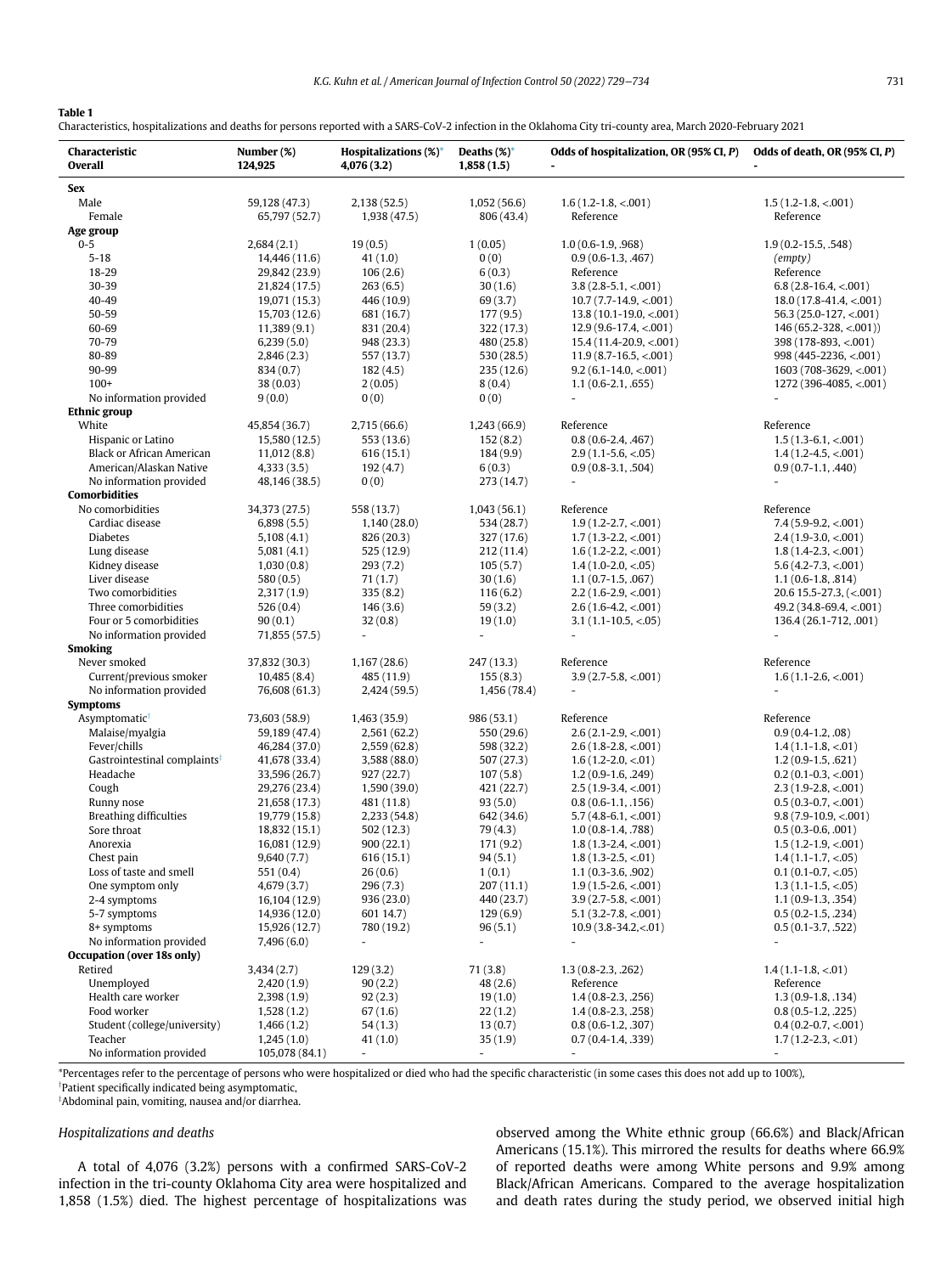<span id="page-3-0"></span>



rates from March until end of June 2020, ranging between 20% and 50% [\(Fig 2\)](#page-3-1). After this point, both hospitalization and death rates stabilized at 4%-10% for hospitalizations and 1%-3% for deaths, remaining at those levels until the end of the study period ([Fig 2\)](#page-3-1).

The average age of hospitalized patients was 63 years (median 65), ranging from 0 to 102 years. Being 30 years or older was associated with significantly higher odds of hospitalization and this generally increased with age, apart from persons aged older than 90 years [\(Table 1](#page-2-0)).

The average age of persons who died from COVID-19 was 74 years (median 76), ranging from 2 to 108 years old. The odds of dying increased with age, reaching a peak for persons aged 80-89 years [\(Table 1](#page-2-0)). Compared to White persons, Black, or African Americans had the highest odds of being hospitalized and dying, followed by American Indians or Alaskan Natives [\(Table 1](#page-2-0)).

#### Comorbidities and symptoms

<span id="page-3-1"></span>A total of 37,482 (30%) persons with a reported positive SARS-CoV-2 test indicated having at least one comorbidity; the most common of which were cardiovascular disease (5.5%), diabetes (4.1%) and lung disease (4.1%) [\(Table 1](#page-2-0)). Having any comorbidity, apart from liver disease, was associated with higher odds for hospitalization. This was most pronounced for cardiovascular disease and diabetes [\(Table 1](#page-2-0)). Persons with any type of comorbidity had higher odds of dying, particularly if they had kidney or cardiovascular disease [\(Table 1](#page-2-0)). The odds of dying increased with the number of comorbidities, and patients with 4 or 5 comorbidities had approximately

6 times higher odds of dying compared to patients with 2 comorbidities [\(Table 1](#page-2-0)).

A total of 73,603 (58.9%) persons reported that they did not experience any symptoms in relation to their infection and were classified as "asymptomatic." The most common symptoms reported were malaise/myalgia, fever/chills, gastrointestinal complaints, headache and cough ([Table 1](#page-2-0)). Most symptoms recorded were associated with a higher risk of hospitalization, in particular breathing difficulties, malaise/myalgia, fever/chills and cough [\(Table 1](#page-2-0)). The more symptoms recorded by a patient, the higher the odds of hospitalization. Several symptoms were also associated with increased odds of dying; the most significant being breathing difficulties, cough and fever/chills [\(Table 1\)](#page-2-0). There was no significant relationship between the number of symptoms and the odds of dying.

#### Lifestyle and occupation

Of the study population, a total of 8.4% (10,485 persons) reported currently smoking or having smoked previously. Being a current or previous smoker was significantly associated with an increased risk of both hospitalization and death ([Table 1\)](#page-2-0).

Data on occupation were available for 41,766 (33.4%) of the reported cases. Of these, 19,847 (47.5%) provided specific details on the type of their occupation. The most frequently reported were retired (17.3%), unemployed (12.1%) and healthcare worker (12.0%). There were no significantly increased or decreased odds of hospitali-zation associated with type of occupation [\(Table 1\)](#page-2-0). However, persons who were retired or worked as teachers had increased odds of dying while university students had reduced odds of death [\(Table 1](#page-2-0)).



Fig 2. COVID-19 case-hospitalization and case-fatality rates, Oklahoma City 2020-2021.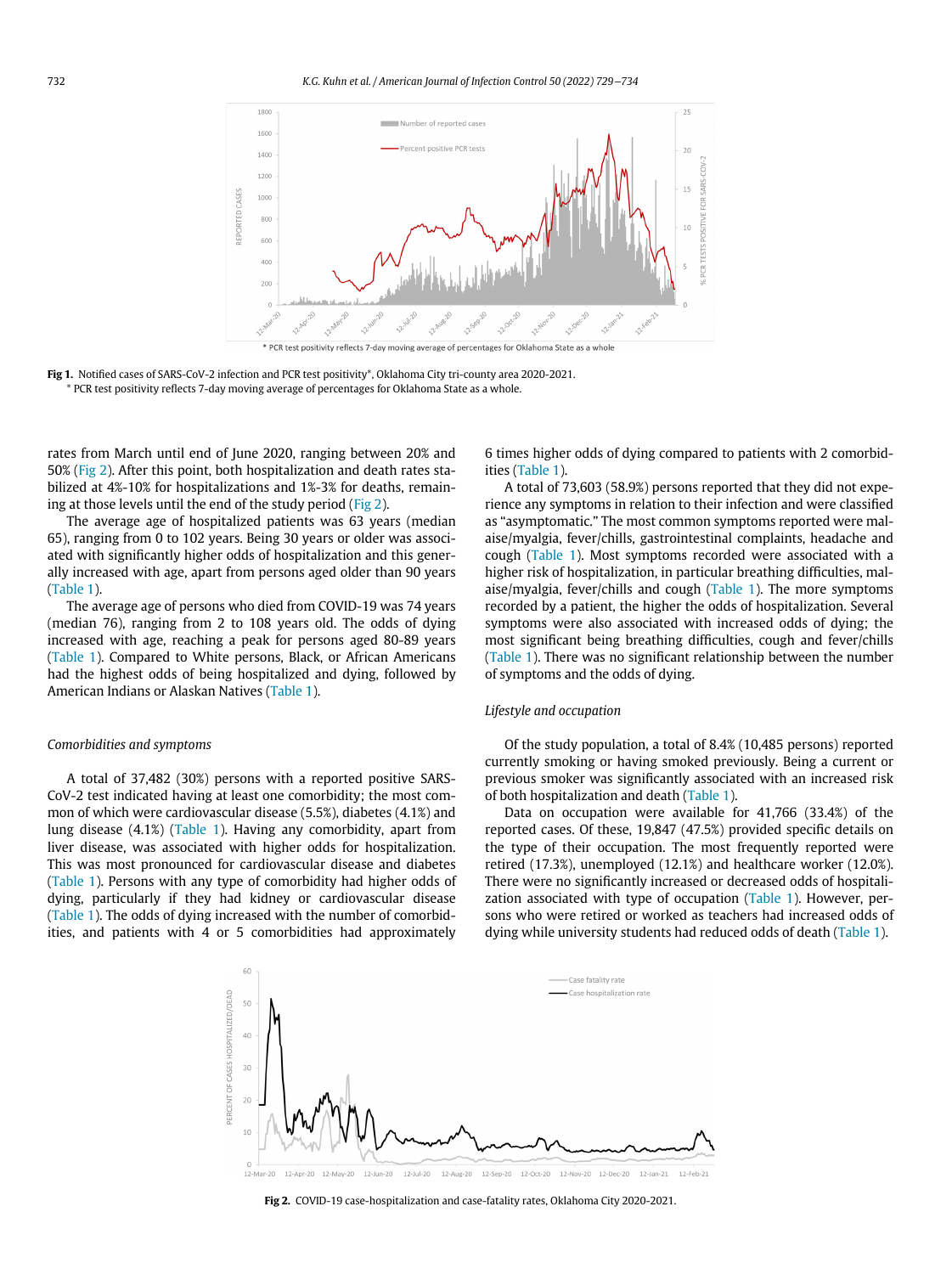#### Multivariate analyses

Being male, White or Black/African American, aged 50 years or older, having diabetes and presenting with breathing difficulties and cough was associated with increased odds of hospitalization [\(Table 2](#page-4-0)). Increased odds of death was significantly associated with being Black/ African American, presenting with cough and fever/chills, having kidney disease, and diabetes and being aged 70 years or older ([Table 2](#page-4-0)).

## **DISCUSSION**

In this paper we describe the characteristics of persons who tested positive for SARS-CoV-2 infection during the first 12 months of transmission in the tri-county area of Oklahoma City, including individuals who were later hospitalized and died from COVID-19.

Of the almost 125,000 persons who tested positive, approximately 3% were hospitalized and 1.5% died from their infection. In our study population, the odds of hospitalization and death increased significantly with age, confirming several previous findings that COVID-19 has the strongest impact on elderly persons. $9,15,19$  $9,15,19$  $9,15,19$  Our results also confirm that existing comorbidities − particularly cardiovascular disease and diabetes - significantly increase the risk of developing severe disease, becoming hospitalized and dying.<sup>[3](#page-5-6)[,8,](#page-5-14)[9](#page-5-12),[20](#page-5-15)</sup> In our study population, persons who suffered from several comorbidities had increasing odds of both hospitalization and death.

Although the role of comorbidities in relation to COVID-19 severity is relatively well understood, non-chronic symptomatic presentations at the time of testing have primarily been studied in relation to biomarkers and prognostic factors<sup>[21-23](#page-5-16)</sup> rather than examining the association initial symptoms and later hospitalization or death. Our study demonstrates some of the first population-derived results on symptoms in a cohort of SARS-CoV-2 positive individuals, regardless of hospitalization status. Firstly, almost 60% of the persons included in our study reported that they were asymptomatic. This is in line with other published findings and confirms that asymptomatic status is common for persons with confirmed infection.<sup>[24](#page-5-17)</sup> Secondly, presenting with cough, general breathing difficulties, and fever/chills at the time of testing was generally associated with increased odds of both hospitalization and death. We also observed a dose-response relationship between the number of symptoms and the odds of hospitalization, but not of dying. This could suggest that the progression from hospitalization/disease to death is primarily affected by other factors such as comorbidities. Interestingly, only a small proportion of persons in our study reported loss of taste and smell, even though this symptom has been highlighted as one of the primary indicators of SARS-CoV-2 infection.<sup>[25](#page-5-18)</sup> However, considering that this symptom was only reportable as a free-text option, rather than a yes/no like the other symptoms examined, this result may not accurately reflect the true frequency of loss of taste and smell in the study cohort.

Our multivariate modeling indicated that higher odds of hospitalization were significantly related to ethnicity (being White or African American/Black), having diabetes, experiencing breathing difficulties at time of testing, and being aged 50 years or older. Dying from COVID-19 was associated with being Black/African American, having diabetes and kidney disease, experiencing cough and fever at time of testing and being aged 70 years or older.

SARS-CoV-2 infection and COVID-19 disease is known to disproportionately affect certain ethnic groups such as Hispanics or Latinos and African Americans. $6,10,26$  $6,10,26$  $6,10,26$  We confirm this with our results showing that African American/Black persons with a positive SARS-CoV-2 test had approximately 3 times higher odds of hospitalization and 1.4 higher odds of dying compared to Non-Hispanic White persons. A similar scenario, although only for death, was observed for Hispanic/ Latinos in our study who had significantly higher odds of dying.

Our findings need to be considered in the light of several limitations. Firstly, all symptoms and existing comorbidities were selfreported by each patient, and it was not possible to confirm this information by screening of individual records. Overall, this is an important limitation of the study; however, we also consider the general possibility of each patient inaccurately reporting chronic conditions to be low. With respect to symptoms and comorbidities, these were not recorded in the questionnaire using standardized ICD codes and as such are subject to individual reporting and interpretation biases. For instance, the extent to which 'cardiac disease' includes hypertension is unknown, because this condition was reported at the discretion of the patient. Similarly, we are unable to determine whether the variable 'lung disease' includes chronic conditions such as asthma and Chronic Obstructive Pulmonary Disease. As a result of this, our results are applicable to general conditions rather than specific comorbidities listed in the official ICD list. Another limitation is the large number of records with 'information not provided' for comorbidities and symptoms in particular. These records were excluded from the analysis, making the analytical dataset smaller than expected. We also did not have comparative information about persons who tested negative for SARS-Cov-2 and were therefore not able to calculate true risks of hospitalization and death. Testing rates have fluctuated significantly during the pandemic because of factors related to test availability, variations in turnaround times, media and public health messaging, perceived risks as well as testing requirements for certain purposes. This, in turn, has impacted the number of persons testing positive and ultimately the results that we highlight in relation to trends over time. Finally, SARS-CoV-2 testing has been shown to be biased, with certain population groups including Black and African Americans being more likely to test for infection than others.[2](#page-5-1),[11](#page-5-21),[27-29](#page-5-22) Demographic variations in test-seeking behavior

#### <span id="page-4-0"></span>Table 2

Risk factors for hospitalization and death identified using multivariate regression among persons testing positive for SARS-CoV-2 in the Oklahoma City tri-county area, March 2020- February 2021

|                               | Hospitalizations |                                       |                           | Deaths    |                                   |
|-------------------------------|------------------|---------------------------------------|---------------------------|-----------|-----------------------------------|
| Characteristic                | <b>OR</b>        | 95% CI (P)                            | Characteristic            | <b>OR</b> | 95% CI (P)                        |
| Male                          | 1.7              | $1.1 - 2.1$ (<.05)                    | Black or African American | 2.1       | $1.7 - 2.7 \ (< .05)$             |
| White                         | 1.9              | $1.1 - 3.1$ (<.05)                    | Cough                     | 2.3       | $1.1 - 2.7 \ (< 0.05)$            |
| Black or African American     | 3.2              | $1.2 - 6.3$ (<.001)                   | Fever/chills              | 1.8       | $1.3 - 2.3$ (<.001)               |
| <b>Breathing difficulties</b> | 4.0              | $2.7 - 5.7 \mid \langle .001 \rangle$ | Kidney disease            | 4.3       | $2.9 - 6.1$ (<.001)               |
| Cough                         | 2.4              | $1.7 - 3.5 \approx 0.001$             | <b>Diabetes</b>           | 2.8       | $1.4 - 2.4 \left( < .001 \right)$ |
| <b>Diabetes</b>               | 2.4              | $1.9 - 3.7 \times 01$                 | Aged 70-79                | 1.6       | $1.1 - 2.2$ (<.05)                |
| Aged 50-59                    | 4.0              | $1.1 - 16.7 \, (< 0.05)$              | Aged 80-89                | 1.9       | $1.4 - 2.5 \ (< 0.05)$            |
| Aged 60-69                    | 4.1              | $1.1 - 15.7 \, (< .05)$               | Aged 90-99                | 2.9       | $1.8 - 3.1 \leq 0.05$             |
| Aged 70-79                    | 4.8              | $1.3 - 18.2 \ ( < 0.05)$              |                           |           |                                   |
| Aged 80-89                    | 7.1              | $1.7 - 29.0$ (<.01)                   |                           |           |                                   |
| Aged 90-99                    | 7.4              | $1.1 - 51.9$ (<.05)                   |                           |           |                                   |